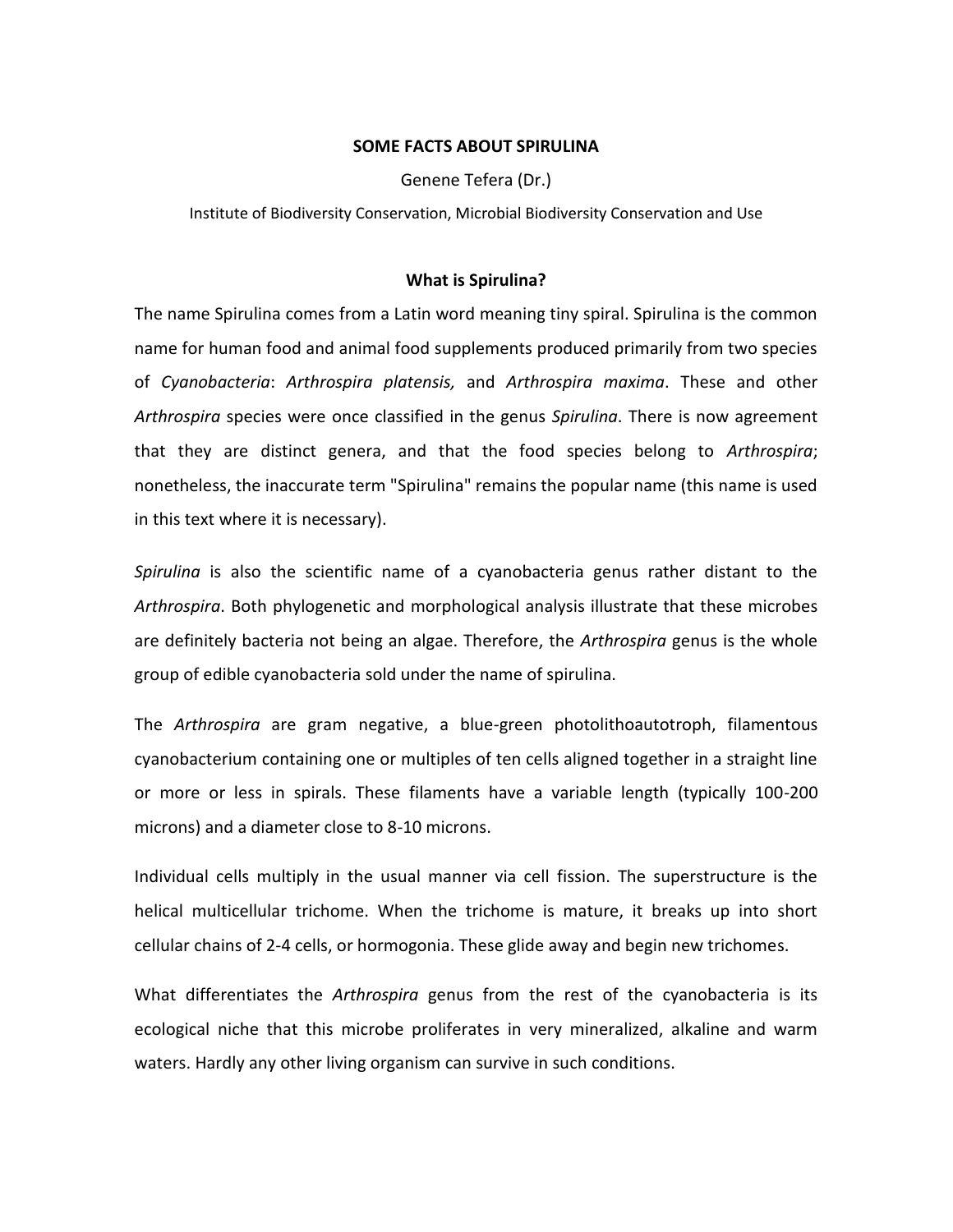#### **When it was discovered?**

It was first described in 1940, by Dangeard, a French phycologist, who received a sample from a French pharmacologist colleague, Creach, embedded with the French Army in equatorial Africa, near present-day Chad. Creach found little biscuits of the dried bacterial matter being sold in the local market place.

At that time, it was also reported that it was growing on the lakes of Eastern Africa's Rift Valley, and sustaining their huge flocks of flamingos. However, the report went unnoticed and 25 years would pass before *Arthrospira platensis* was rediscovered by the Belgian botanist, J. Leonard. He noticed that the open air village markets of Kanembus at Lake Chad were offering blue-greenish cakes for sale.

#### **Where it exists?**

*Arthrospira platensis* occurs in Africa, Asia and South America, whereas *Arthrospira maxima* is confined to Central America.

*Arthrospira platensis* grows in shallow alkaline ponds and soda lakes, where the pH is in the range of 9 to 11, and the salt concentration very high, on the order of 38.3 g/L. Such an environment is inhospitable to most other organisms and as such, *Arthrospira platensis* may find itself the only organism of any significance.

The alkaline salts are typically sodium carbonate and bicarbonate which are components of volcanic ash. In terms of photosynthesis, *Arthrospira platensis* is prodigious in its production of oxygen. Rates of 1.2-2.4 g O<sub>2</sub>/m<sup>2</sup>/hr have been reported.

Lake Chitu is the only undisturbed Crater Lake that contains *Arthrospira platensis* in Ethiopia. Moreover samples taken from the lake remain remarkably homogenous and don't have any other cyanobacteria than *Arthrospira*.

No one fruit, vegetable or meat can provide everything the human body demands, but spirulina comes so close to this ideal. Spirulina is the richest of all living foods known.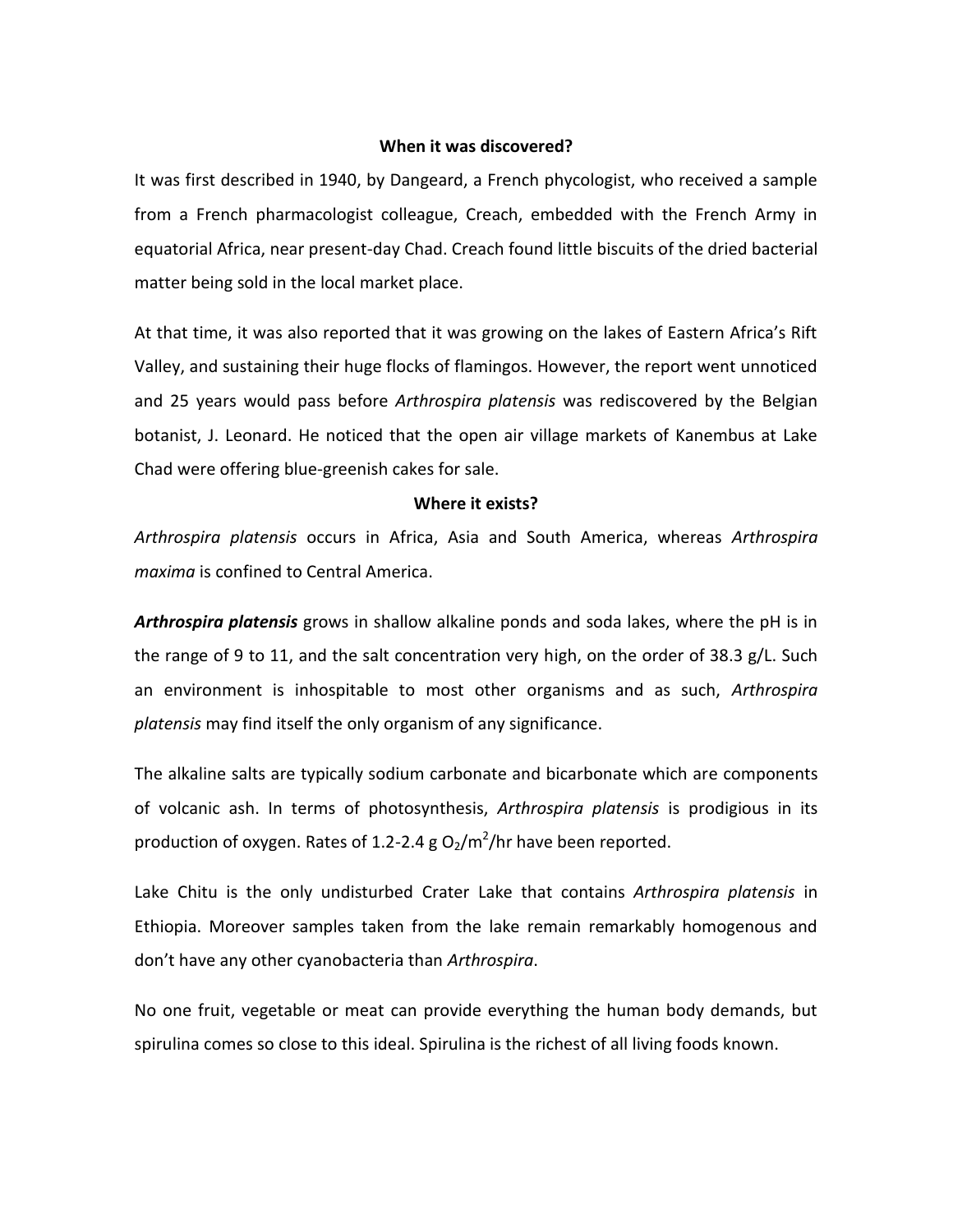Spirulina was understood in Chad, as far back as the 9th century Kanem Empire. It is still in daily use today, dried into cakes called "Dihe" which are used to make broths for meals, and in addition sold in markets. Dihe was the hardened product of *Arthrospira platensis,* which was collected from mats floating on small lakes or ponds, dried, and broken into pieces for sale. Spirulina is also thought to have been a food source for the Aztecs in 16th century Mexico, as its harvesting from Lake Texcoco. Today Spirulina is consumed by millions of people all over the world.

Besides lots of clean air and water, the human body needs essential nutritional elements in order to survive, all of which are abundantly present in spirulina. These elements include proteins, carbohydrates, lipids (fats), vitamins, minerals, enzymes and pigments (for further information see table 1 and 2)

**Uses**

#### **Table 1. Nutritional Composition of the world's best complete food-Spirulina**

| Content                        | Ratio             |
|--------------------------------|-------------------|
| <b>PROTEIN</b> (by dry weight) | 50-77 %           |
| <b>CARBOHYDRATES</b>           | 15-25 %           |
| <b>LIPIDS (FATS)</b>           | $6 - 8%$          |
| <b>FIBER</b>                   | 8-10%             |
| <b>VITAMINS per 10 g</b>       |                   |
| Α                              | 23000 IU          |
| <b>B1</b>                      | $0.35$ mg         |
| <b>B2</b>                      | $0.40$ mg         |
| B <sub>3</sub>                 | 1.4 <sub>mg</sub> |
| <b>B6</b>                      | 80 mcg            |
| <b>B12</b>                     | 20 mcg            |
| C                              | 90 mcg            |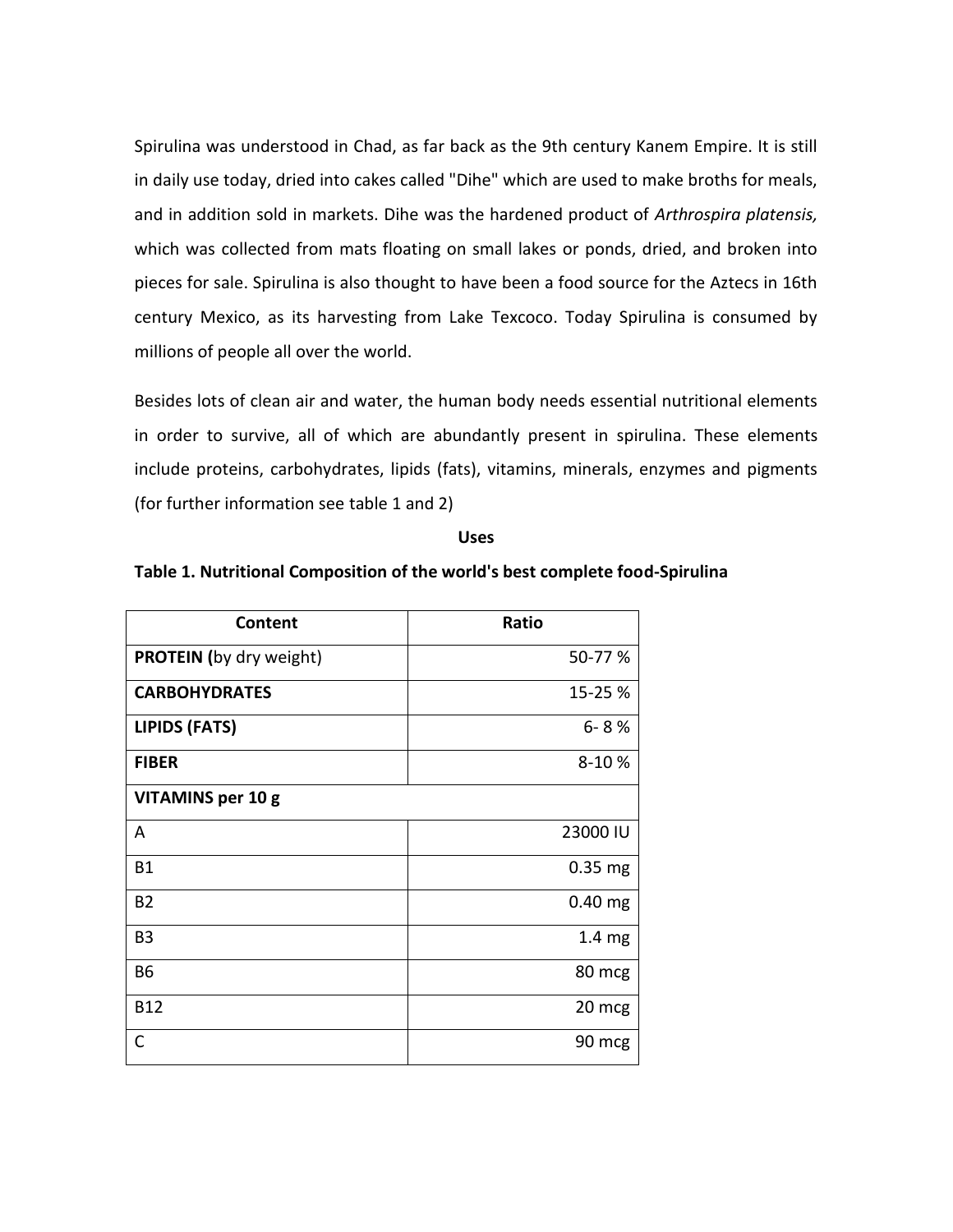| D                                       | 1200 IU            |  |
|-----------------------------------------|--------------------|--|
| E                                       | 1.9 <sub>mg</sub>  |  |
| K                                       | 200 mcg            |  |
| <b>Beta Carotene</b>                    | 14 <sub>mg</sub>   |  |
| <b>Biotin</b>                           | $0.5$ mcg          |  |
| Inositol                                | 6.4 <sub>mg</sub>  |  |
| Folic acid                              | 1 mcg              |  |
| Nicotinic acid                          | 1.18 <sub>mg</sub> |  |
| Pantothenic acid                        | 10 mcg             |  |
| <b>MINERAL per 10 g</b>                 |                    |  |
| Calcium                                 | 70 mg              |  |
| Iron                                    | 15 <sub>mg</sub>   |  |
| Phosphorus                              | $80 \, \text{mg}$  |  |
| Magnesium                               | 40 mg              |  |
| Zinc                                    | 0.3 <sub>mg</sub>  |  |
| Selenium                                | 10 mcg             |  |
| Copper                                  | 120 mcg            |  |
| Manganese                               | 0.5 <sub>mg</sub>  |  |
| Chromium                                | 25 mcg             |  |
| Sodium                                  | 90 mg              |  |
| Potassium                               | 140 mg             |  |
| Germanium                               | 60 mcg             |  |
| NATURAL PIGMENT PHYTONUTRIENTS per 10 g |                    |  |
| Phycocyanin (blue)                      | 1400 mg            |  |
| Chlorophyll (green)                     | 100 mg             |  |
| Carotenoids (orange)                    | 47 mg              |  |
| <b>NATURAL PHYTONUTRIENTS per 10 g</b>  |                    |  |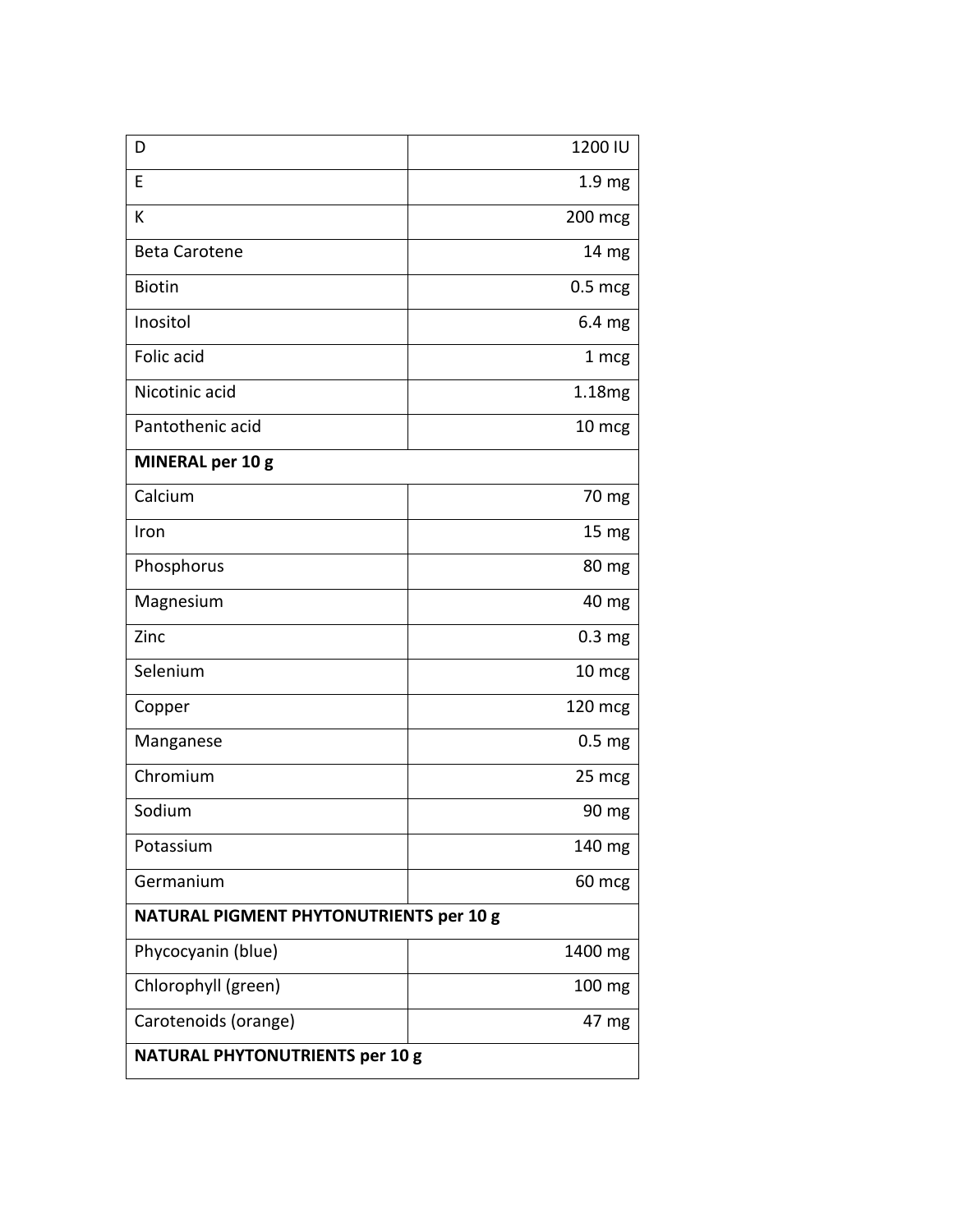| Gama Linolenic Acid (essential          | 130 mg           |  |
|-----------------------------------------|------------------|--|
| fatty acid)                             |                  |  |
| Palmitic acid                           | 210 mg           |  |
| Linoleic acid                           | 138 mg           |  |
| Alpha Linolenic acid                    | 70 mg            |  |
| Chlorophyll-a                           | 76 mg            |  |
| <b>Beta Sitosterol</b>                  | 1 <sub>mg</sub>  |  |
| Glycolipids                             | 200 mg           |  |
| Sulfolipids                             | 10 <sub>mg</sub> |  |
| Polysaccharides                         | 460 mg           |  |
| NATURAL PIGMENTS (CAROTENOIDS) per 10 g |                  |  |
| Carotenes (orange)                      | 25 <sub>mg</sub> |  |
| <b>Beta Carotene</b>                    | 21 <sub>mg</sub> |  |
| <b>Other Carotenes</b>                  | 4 mg             |  |
| Xanthophylls (yellow)                   | 22 <sub>mg</sub> |  |
| Myxoxanthophyll                         | 9 mg             |  |
| Zeaxanthin                              | 8 mg             |  |
| Crytoxanthin                            | 1 mg             |  |
| Echinenone                              | 3 <sub>mg</sub>  |  |
| Other Xanthophyll's                     | 3 mg             |  |
| <b>AMINO ACIDS per 10 g</b>             |                  |  |
| <b>Essential Amino Acids</b>            |                  |  |
| Isoleucine                              | 350 mg           |  |
| Leucine                                 | 540 mg           |  |
| Lysine                                  | 290 mg           |  |
| Methionine                              | 140 mg           |  |
| Phenylalanine                           | 280 mg           |  |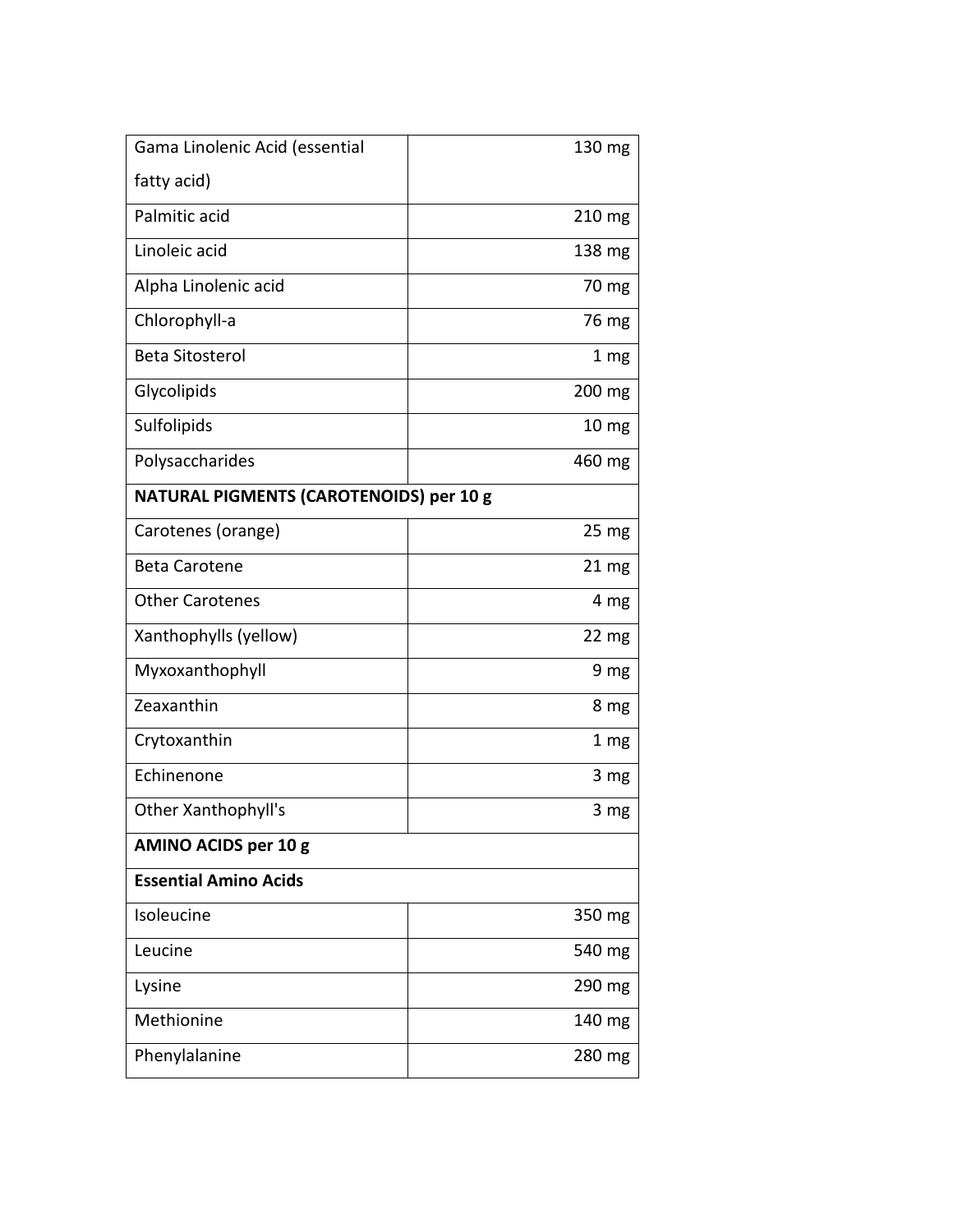| Threonine                        | 320 mg           |  |
|----------------------------------|------------------|--|
| Tryptophan                       | 90 mg            |  |
| Valine                           | 400 mg           |  |
| <b>Non-Essential Amino Acids</b> |                  |  |
| Alanine                          | 470 mg           |  |
| Arginine                         | 430 mg           |  |
| Aspartic acid                    | 610 mg           |  |
| Cystine                          | 60 mg            |  |
| Glutamic acid                    | 910 mg           |  |
| Glycine                          | 320 mg           |  |
| Histidine                        | $100 \text{ mg}$ |  |
| Proline                          | 270 mg           |  |
| Serine                           | 320 mg           |  |
| Tyrosine                         | 300 mg           |  |

# **Table 2. Some of Comparative Nutritional Values**

| Content                    | Ratio |  |
|----------------------------|-------|--|
| Protein g per 100g         |       |  |
| Eggs                       | 13.3  |  |
| Milk                       | 4.3   |  |
| Soya bean                  | 43.2  |  |
| Pulses (black gram)        | 24.0  |  |
| Spirulina                  | 55-77 |  |
| Beta-Carotene mcg per 100g |       |  |
| Carrots                    | 1890  |  |
| Spinach                    | 5580  |  |
| Mango                      | 2740  |  |